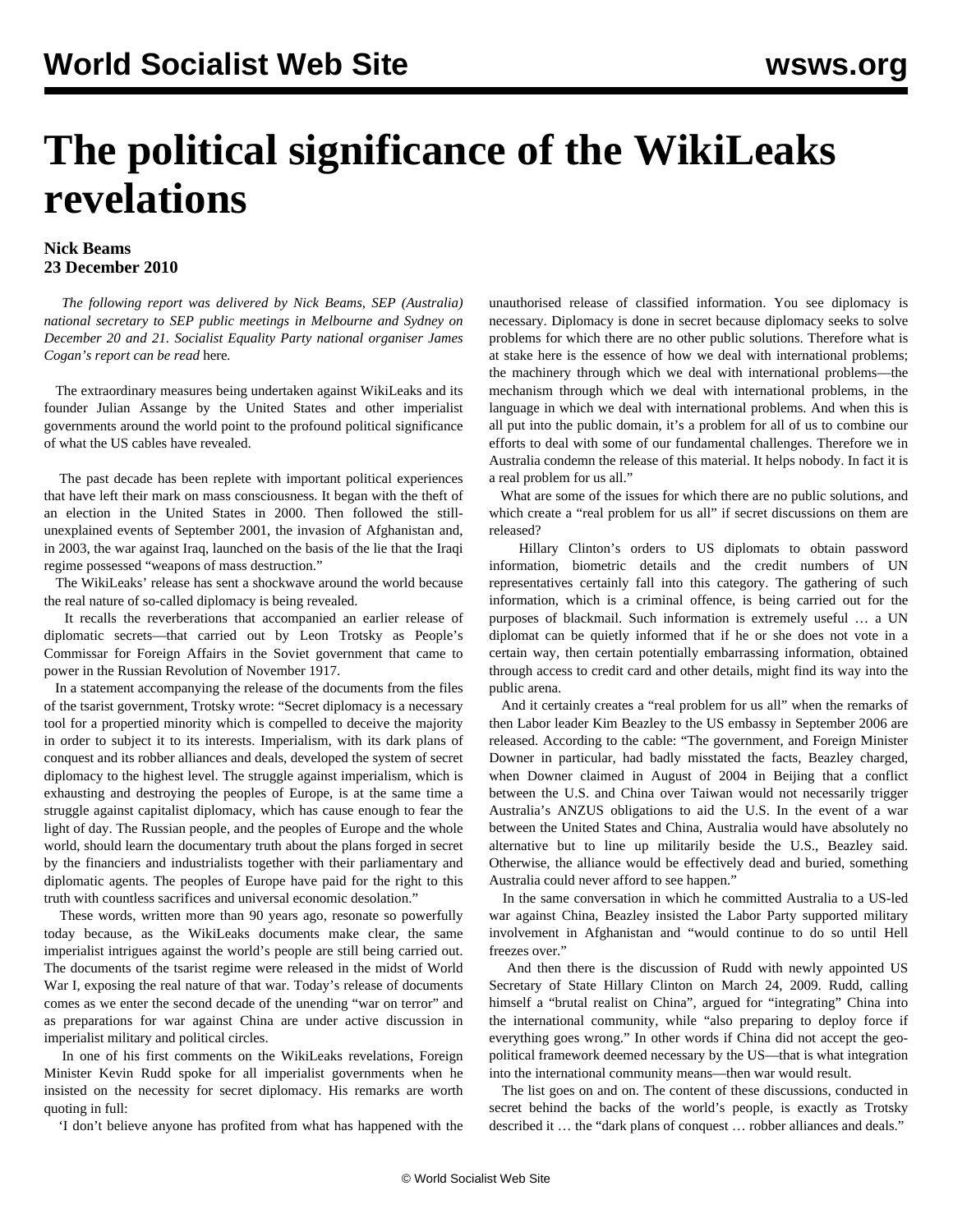Let me turn now to the broader questions raised by the WikiLeaks

revelations and the keen interest with which they are being read and followed by people around the world. One young woman noted at a Sydney demonstration in support of Assange: "George Orwell said, 'In a time of universal deceit, telling the truth becomes a revolutionary act.' And we do live in a time of universal deceit."

 She is right. But this universal deceit is not simply the product of individuals. It is the outcome of a social system.

 In politics, as Trotsky explained, the lie serves as a function of the class structure of society: "The oppressors erect the lie into a system of befuddling the masses in order to maintain their rule. … Revolution explodes the social lie. Revolution speaks the truth. Revolution begins by giving things and social relationships their real names."

 And we can say conversely, the desire for truth, the demand for truth and the deep-felt appreciation of the receipt of truth signify the onset of a new period of social revolution.

 It is not just in the sphere of diplomacy and in relations among the imperialist powers that the lie performs an essential social and political function. Lies and mystification are built into the very structure of capitalist economy and society. The whole of Marx's analysis, above all in *Capital*, is devoted to revealing the real social relationships that lie behind, but which are concealed by, the everyday "realities" or appearance-forms of capitalism.

 The scientific perspective of Marxism is concerned, above all, with tearing away the veils behind which social relations are concealed, and laying bare the truth of capitalist society and its class structure and, on that basis, building a revolutionary movement to overthrow it.

 The extent to which the scientific analysis of Marxism can be grasped by broad masses, and made the basis of their political strivings and struggles, depends on the development of objective conditions that make it possible for millions to grasp what could not be seen or understood previously.

 The deepening crisis of world capitalism, into which the WikiLeaks cables are providing an important insight, is creating the objective conditions where the social, economic and political relationships, covered over by mystifications and lies for decades, can now be laid bare.

 Consider the last 30 years. In the 1980s, former British prime minister Margaret Thatcher advanced the slogan of the ruling elites—"there is no alternative". It even acquired an acronym—"TINA". There was no possible alternative to the dominance of the "market" and the financial and political interests it served. Calls for social reform were met with the cry: there is no money. Growing social inequality was not the outcome of the structure of class society and its economy, but the fault of the individual and his or her failings.

 But when the global financial crisis hit with the collapse of Lehman Brothers in September 2008, there was no shortage of money to bail out the banks and finance houses. It has been estimated that the total amount handed over to them is equivalent to around one quarter of global GDP. The US Federal Reserve alone made available to banks and finance companies a total of \$3,000 billion without any legislation coming before Congress. As a comment in the *Financial Times* noted: "Wall Street institutions that now walk tall again survived only because the taxpayers saved them." Goldman Sachs turned to the Fed for finance on 84 occasions and Morgan Stanley 212 times.

 Another political fiction concerns the role of the state. How many gallons of ink have been used in an attempt to refute Marx's analysis that the executive of the modern state is but a committee for managing the common affairs of the bourgeoisie as a whole. But what has the test of historical events revealed?

 As the global financial crisis broke, governments and central banks in every country acted exactly as Marx had analysed, when they took on to their books the worthless toxic assets of the banks and financial

institutions. Today, under the demands of the financial markets, these governments organise the destruction of what remains of the social welfare system, in order to provide the resources to repay the debts incurred by the banks' often criminal and semi-criminal activities.

 Liberal political philosophy has always taken issue with the Marxist conception that, in the final analysis, the state consists of bodies of armed men to enforce the dictatorship of capital. "Not at all!", the academics, journalists and other pundits insist. "This is just another Marxist crudity!"

 The state, they tell us, is based on the rule of laws, operating within the framework of parliamentary democracy. But the truth of Marxist analysis is being verified every day as the army and police are mobilised against students and workers in Spain, Greece, Britain and other countries across Europe protesting and demonstrating against the austerity budgets dictated by financial markets.

 And in this country, the proscriptions of the Labor government's Fair Work Australia legislation, which outlaw virtually all industrial activity in defence of jobs, wages and conditions, are being enforced by a series of highly-organised police attacks.

 Likewise, the claim that justice somehow rises above class interest is being refuted every day in the persecution of Julian Assange by judicial authorities acting under pressure from the US government.

 Anyone who believes that the measures against Assange are being determined by legal considerations will no doubt be welcoming Santa Claus as he comes down the chimney on Friday night.

 Great historical lies are also being exposed. One of the greatest of all is that the Russian Revolution was some kind of criminal conspiracy which crushed the bud of Russian liberal democracy just as it was about to bloom. The Cold War liberals insisted, year in, year out, that democracy would flourish in the Soviet Union and Eastern Europe if only capitalism were restored. Twenty years ago their wish was fulfilled. What has been the outcome? Russia is ruled by the criminal Putin regime, which functions as a kind of Mafia, while in Hungary, to name just one Eastern European country, Jews once again live in fear of the rise of anti-Semitic parties.

 One of the most significant political realities laid bare by the WikiLeaks cables is the extent to which the United States and its agencies are involved in every aspect of Australian political life. It is hardly an exaggeration to say that Australia is a virtual US client state. The chief conduits for this state of affairs are the Australian Labor Party and the trade union bureaucracy.

 All those involved in the ousting of Rudd in the June 23-24 coup were in regular contact and discussion with US embassy officials. One of the key figures, the right-wing NSW Senator Mark Arbib, was a "protected" contact who had been involved with US officials from the time he began his rise to prominence through the ranks of NSW Labor. The former CIA operative Philip Agee in his book on the workings of the CIA, *Inside the Company,* distinguished between operatives and agents. Operatives were people who were directly employed by the CIA. Agents were those who reported to it and acted in its interests. Arbib was, in that sense, an agent of the American state.

 When his role was revealed, one of his mentors, the former NSW right wing ALP bureaucrat and Labor senator Stephen Loosley, insisted there was nothing unusual or untoward in Arbib's activities. There was regular discussion and contact between the Labor Party hierarchy and the US embassy. Loosley recalled informing the embassy in 1991 that Keating would replace Hawke as the leader of the Labor Party and as prime minister.

 Loosley made clear that what Arbib was doing had been going on for decades. Arbib did not have to initiate contact with the embassy. He was integrated into an already existing network.

 The existence of this network is widely known in journalistic circles. As *The Australian* journalist Paul Kelly put it: "The tradition of political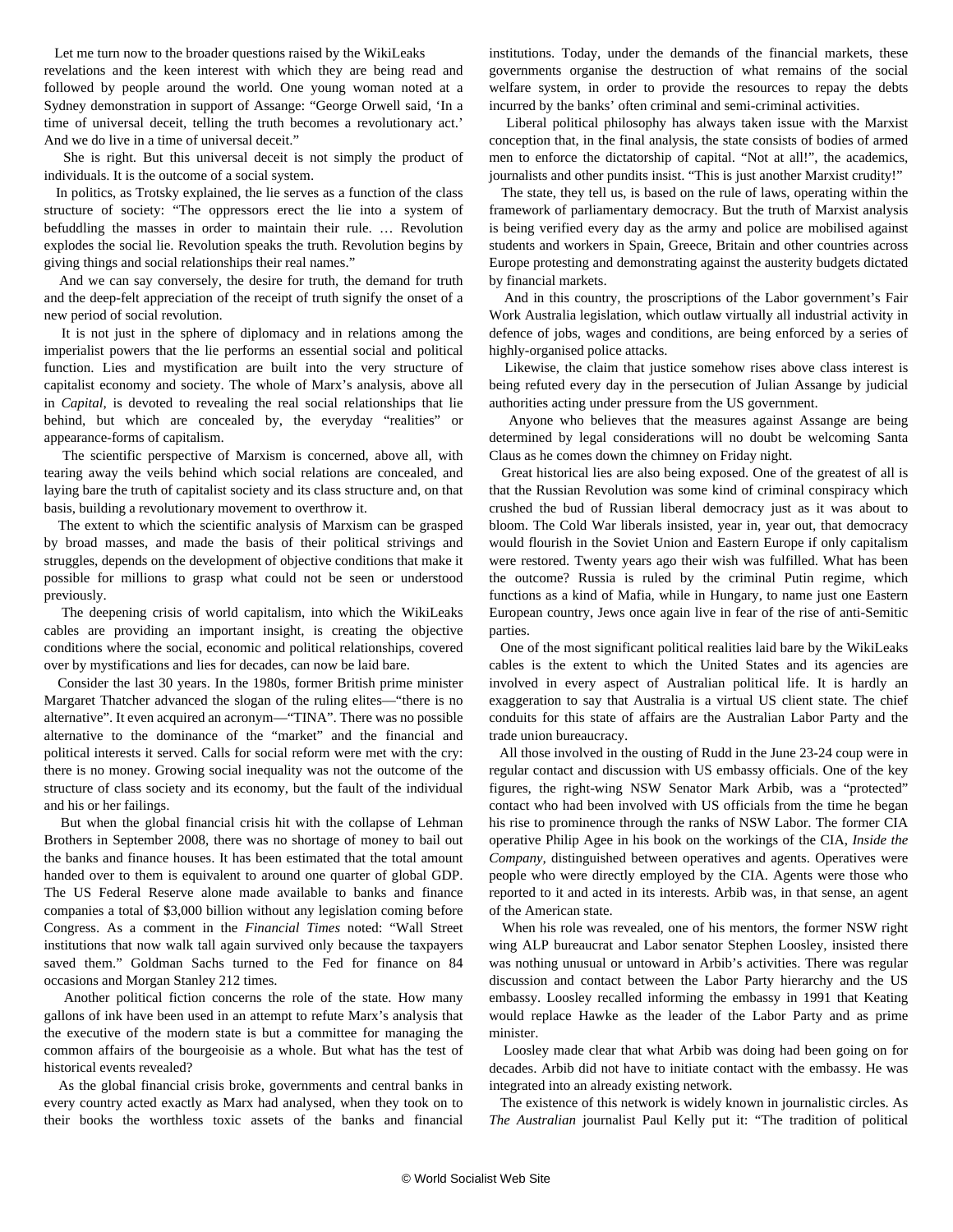intimacy between the ALP right wing and the US has passed to a new generation; witness Chris Bowen, Stephen Conroy, Bill Shorten and Arbib, each of them increasingly wired in to US networks." [*The Australian*, December 10, 2010]

 In other words, the revelations about Arbib and others are only the contemporary exposure of a deep-going historical relationship. Let us probe its origins, and examine the key political issues it raises.

 The fundamental role of the Labor Party, and social democracy in general, is not, as we know, to fight to mobilise the working class for the overthrow of capitalist society. Rather, its central task is to subordinate the working class to capitalist rule.

 The social democrats recognise, above all else, the bourgeoisie as the master of the fate of society. But relations within the bourgeoisie of any given country, and between different components of the bourgeoisie internationally, change as a result of historical developments. These changes find their expression in the orientation of social democracy.

 Writing in the 1920s on the situation in Europe, Trotsky made an important analysis of this question. The social democrats in Europe had become quite critical of their "own" bourgeoisie, he noted. How was this to be explained? It was not the result of some oppositional sentiment among their leaders, all of whom had played the key role in betraying the upsurge of the European working class that followed the Russian revolution, but reflected the changed position of the European bourgeoisie itself.

 With the rise of American imperialism in the immediate aftermath of World War I and its intervention into what were previously European affairs, a new master had entered the house. The social democrats, Trotsky explained, now recognised that they had to adapt themselves to the "master of the masters", that is, to American imperialism.

 Historical developments in Australia took a slightly different course. The Australian bourgeoisie defined its interests and privileges within the framework of the British Empire and its attitude was reflected in the position of the Labor Party. On the eve of World War I, the Labor Party leader Andrew Fisher declared that a Labor government would be committed to the defence of the British empire to the "last man and the last shilling."

 The post-war situation brought great shifts, and the rise of new imperialist powers. In the 1930s, the Fourth International explained that in the coming conflict between them, the Australian bourgeoisie would align itself with whichever imperialist power could best defend it against Japan. As soon as the Pacific War erupted with the bombing of Pearl Harbour on December 7, 1941, it was clear that such a task could not be carried out by Britain. The speed of the Japanese advance demonstrated that the British hold on what Whitehall called the "Far East" had collapsed.

 In his New Year message at the end of 1941, Labor Prime Minister John Curtin announced his government's new orientation: "Without any inhibitions of any kind, I make it quite clear that Australia looks to America, free of any pangs as to our traditional links or kinship with the United Kingdom."

 I doubt very much whether Kim Beazley has ever read Trotsky's pamphlet *Europe and America,* which analyses the shifting allegiances of social democracy. But the former Labor leader provided a concise summary of Trotsky's conclusions in his conversation with the US ambassador in September 2006.

 The minutes of the discussion read: "Beazley reinforced Rudd's comments on Labor's historically strong support for the Alliance, recalling that the immediate post-war Menzies-led Liberal government had real concerns over Washington's policies at the time, which it believed promoted destabilising decolonialisation in Southeast Asia. Labor, by contrast, was guided by Prime Minister Curtin's embrace of the United States during World War II as the region's primary hope for a lasting postwar peace. … Australians remained obsessed with the United States, and followed Washington's every move, perhaps to a fault."

 In other words, in the war and its immediate aftermath Labor embraced the new "master of masters", US imperialism, while the Liberals under Menzies tended to align themselves with the fast declining British empire.

 Now there is a new shift in the situation—the palpable crisis of US imperialism. Confronting its own weakening economic position and the rise of new rivals, it resorts to militarism and oppression, which it organises daily, behind the scenes. The great service of WikiLeaks is that it has brought some of these activities into the open.

 The attack on WikiLeaks and the persecution of Julian Assange have rightly aroused the opposition of millions of people around the world. This is because the revelations have started to cast light on some of the bitter experiences of the past decade—the bogus "war on terror", the lies used to launch the war on Iraq, the ever deepening attack on democratic rights, the enrichment of a tiny upper layer of society through what can only be described as criminal financial activities, the growth of social inequality, to name just a few.

 There is a concern among widening layers of the population, especially among young people, that the truth must be brought out; that behind a web of lies, capitalist politicians, irrespective of their nominal political colouration, are implementing policies that threaten the very future of mankind.

 These sentiments are entirely correct. But as yet, they lack a clear political perspective. That can only be developed by tackling the problem at its source, understanding that the dangers of war, the assault on democratic rights and the deepening social and economic disorders are all expressions of a breakdown of the capitalist order itself.

 The fight for the truth and for democratic rights means a struggle to overthrow the social system that, by its very essence, is the source of lies and oppression. And it means a turn to the international working class, the only social force capable of overthrowing the imperialist order, and arming it with a revolutionary perspective and program.

 The response of governments around the world to the attack on WikiLeaks and the persecution of Assange signifies that, within ruling circles, there is no constituency for the defence of democratic rights. How could there be, when every government is implementing attacks on the social position of the working class, while at the same time making preparations, behind the scenes, for military attacks against rival powers.

 No one, I hasten to add, should believe that the opposition in this country from within leading media and political circles to the attack on WikiLeaks reflects the existence of some exceptional Australian commitment to democratic rights. The same media figures who signed the statement expressing concern over the attack on WikiLeaks, and declaring their commitment to a "free and fearless press", all regurgitated the lies about "weapons of mass destruction." Their over-riding concern is not the defence of democracy, but fears that Australia, which is ever more dependent on China, is being chained to the bloody chariot of American imperialism as it hurtles into war.

 The defence of democratic rights is a class question. It must be based on a political movement of the working class. That means building a new mass revolutionary socialist party. There must be a complete break, not only with the Labor Party and the entire trade union apparatus—these utterly bought and paid for agencies of imperialism—but from all those pseudo-left organisations that seek to tie the working class, in one way or another, to these apparatuses.

 The global financial crisis has revealed, in the economic sphere, that all the problems confronting the working class are international in scope. Now the WikiLeaks cables have underscored the same point in the political sphere.

 The way forward lies in the building of a party which, in its program and orientation, fights for the international unification of the working class. That is the perspective of the International Committee of the Fourth